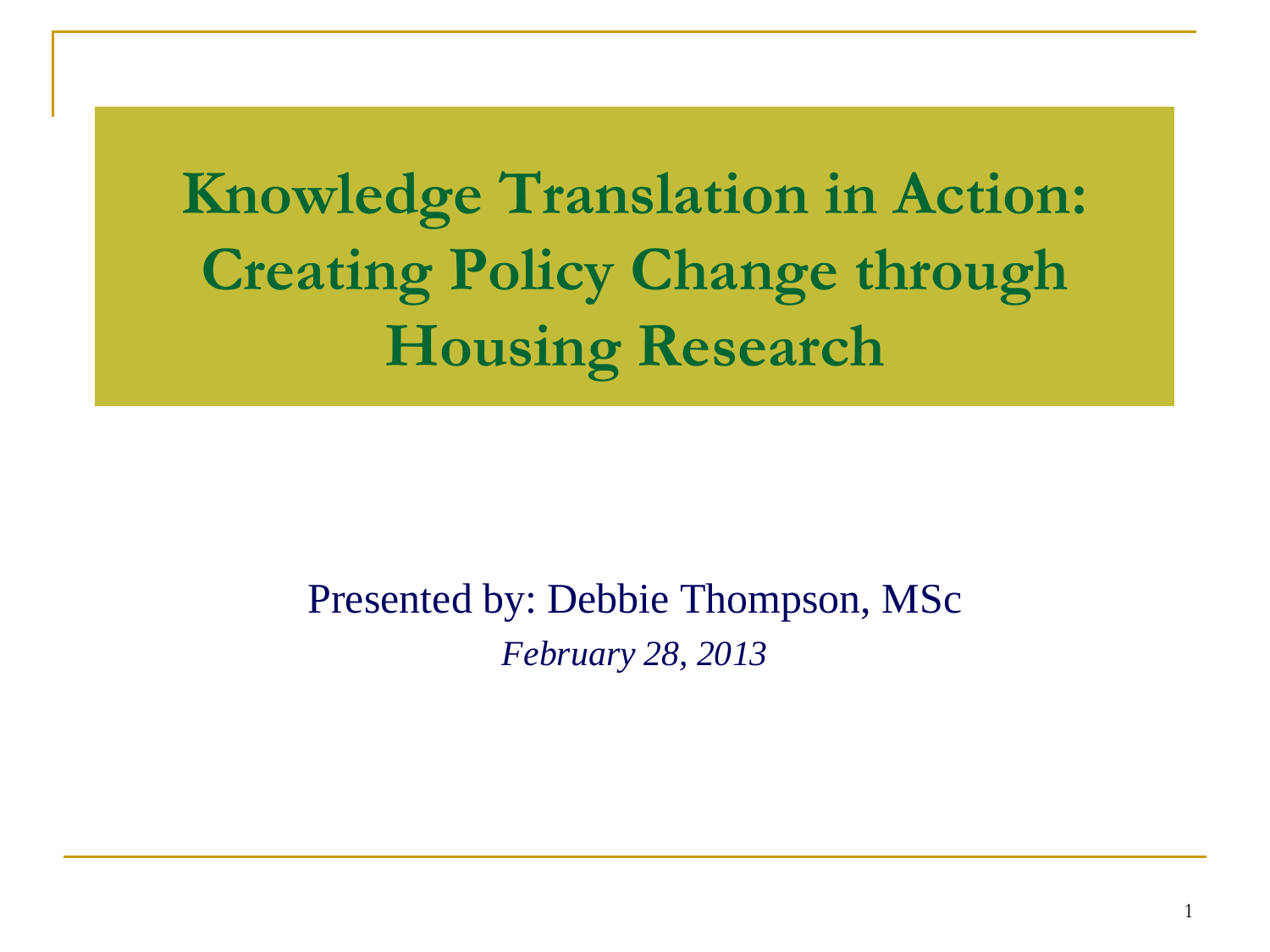#### verview

- **A little about my work in housing sector**
- **This presentation informed by my review of Housing Policy in** 2012 for Positive Living, Positive Homes
- **Filter Framing the issue in Canada**
- Some considerations when advocating for policy changes
- **Things I've learned working in the housing business**
- Questions/Discussion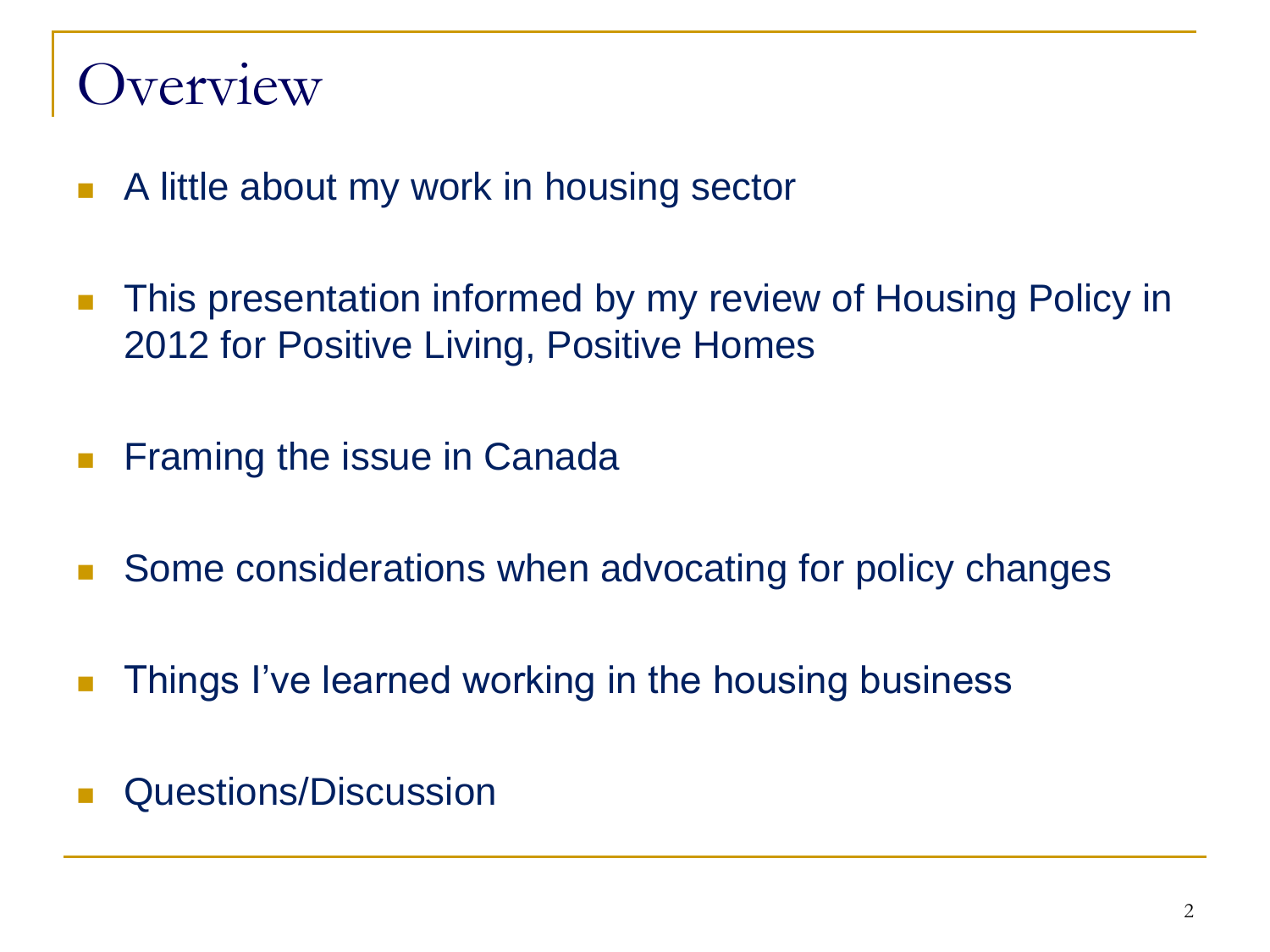# Federal policy highlights  $1946$   $\rightarrow$  1963  $\rightarrow$  1970  $\rightarrow$  1992  $\rightarrow$  1996

#### Policy Decisions

Canadian Housing and **Mortgage** Association established, with focus on programs to enable home ownership in post war housing shortage

Major public housing investments

Capital gains tax exemption for owner occupied properties (loss of tax revenue)

The Home Buyers' Plan and First Home Loan **Insurance** Program introduced (home ownership became more accessible)

Responsibility for social housing shifts from federal to provincial and territorial governments some provinces then devolved this to municipal governments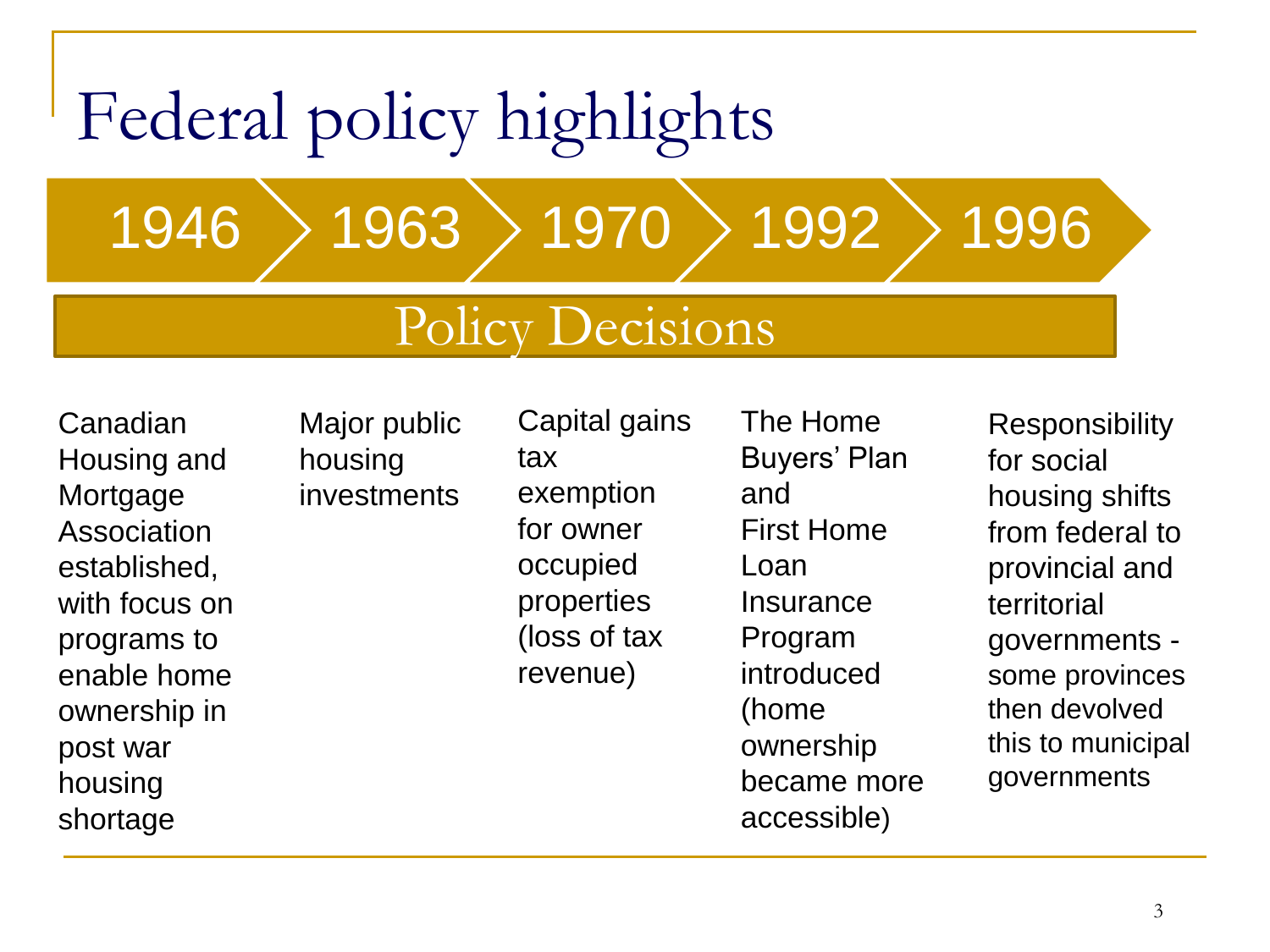# Context: Framing the issue

**Observations about Canadian Housing System**

- Most Canadians access housing through private market (renters & owners) – Canada has high home ownership rate (creates imbalance)
- Availability and cost of residential land in each region vary considerably
- Building condos and houses for private market yields larger profit compared to rental units
- Federal transfer payments have declined steadily over the past 20 years (impacting provincial services such as education & social programs, etc.)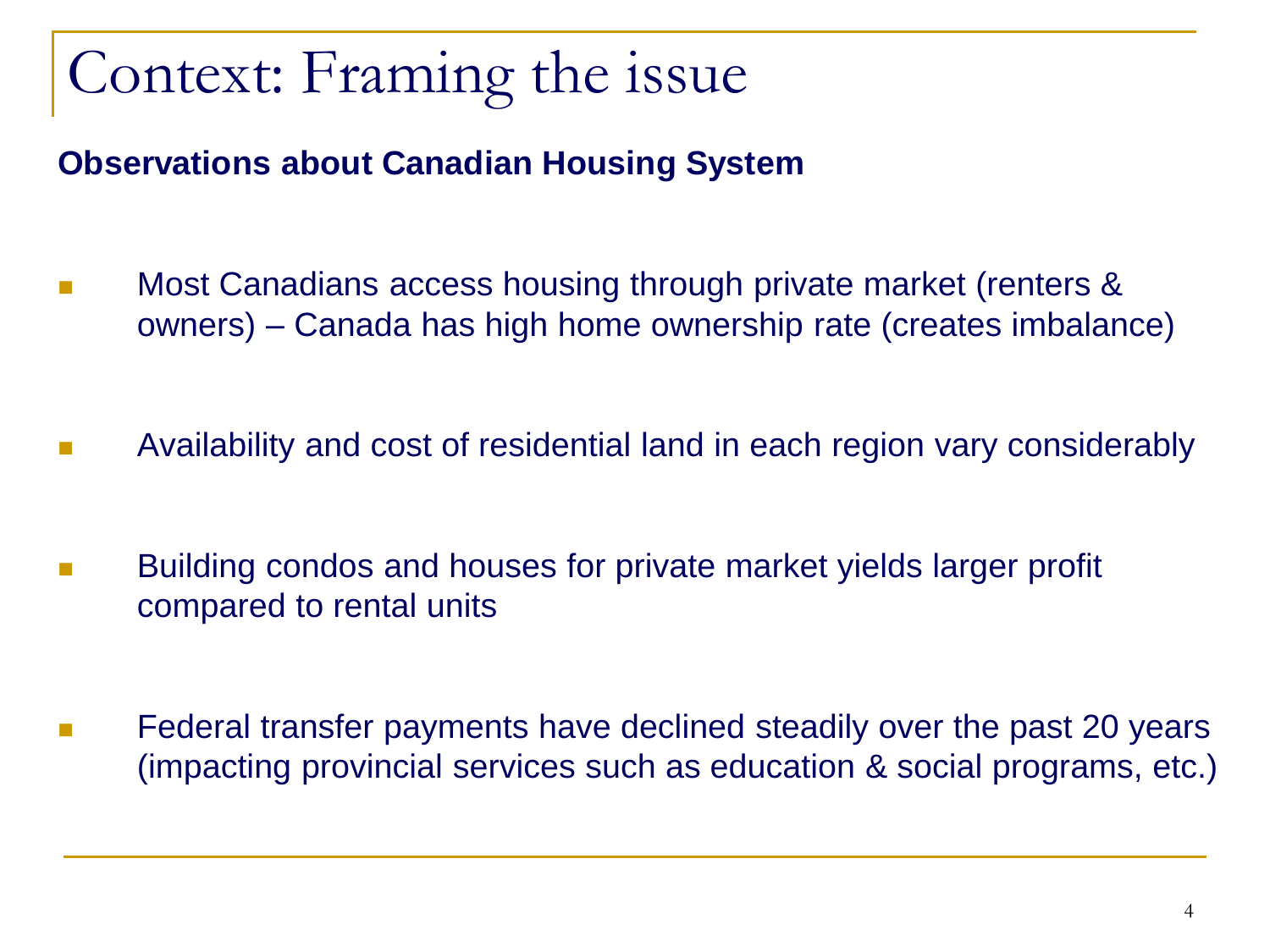**Observations about Canadian Housing System**

- End of 25-50 year housing subsidy agreements for non-profit housing and co-ops will result in loss of below market rents
- About 90,000 units of housing get some form of provincial or federal government subsidy in BC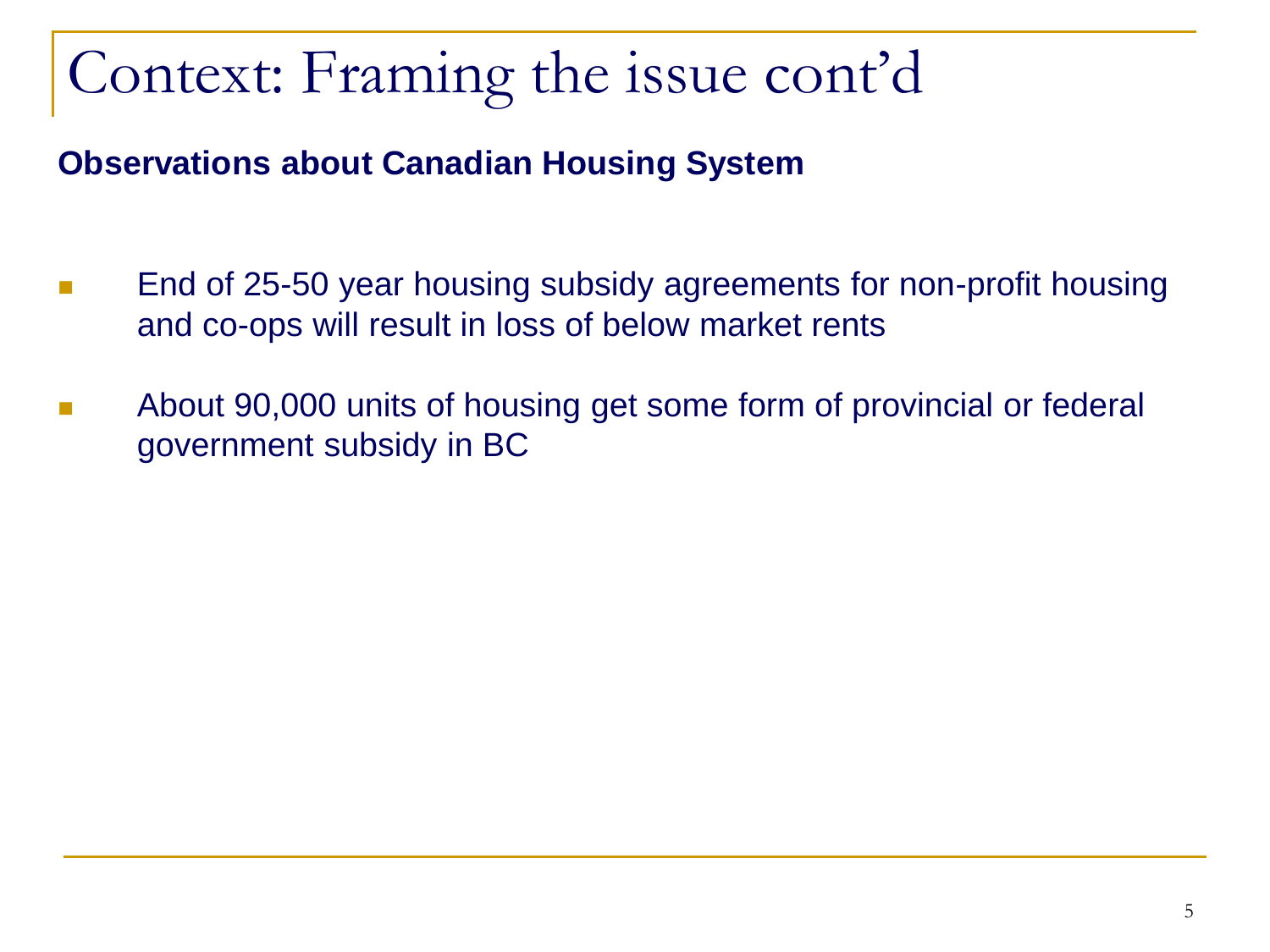#### **Federal Government role Diminishing:**

- Historically housing policy was initiated and driven at the federal level
- **Human Resources and Social Development (HRSD) is main federal** player responsible for housing matters
- CMHC accountable to Parliament through HRSD
- **E** Established CMHC programs such as Residential Rehabilitation Assistance Program are now managed at provincial level (except Yukon and PEI) – and requires matched funding from provincial government
- CMHC now interacts at the provincial level (e.g. with the Province of BC through BC Housing)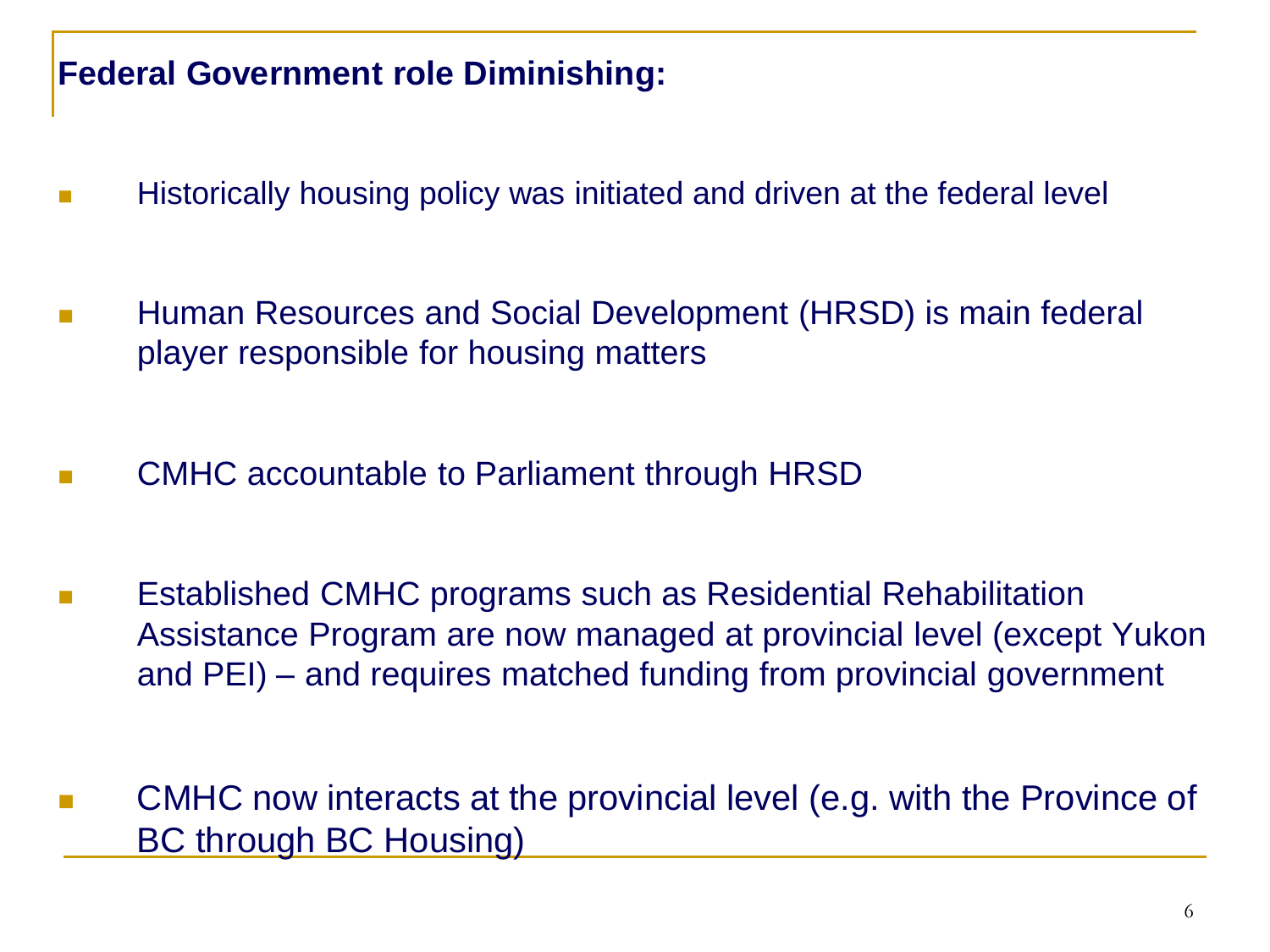#### **Provincial and Municipal Role Grows:**

- Provinces initiating housing policy (e.g. BC launched *Housing Matters*, 2006)
- Province through *BC Housing* interacts with municipalities and not-forprofits, etc by providing financing options, rent subsidies, capital/operating funding – though operating funding very limited in current economic market
- **Successful partnership:** *BC Housing* successfully partnered with the City of Vancouver and Streetohomes Foundation (City leveraged land) for funding commitment to create over 1000 supportive housing units in Vancouver (2010)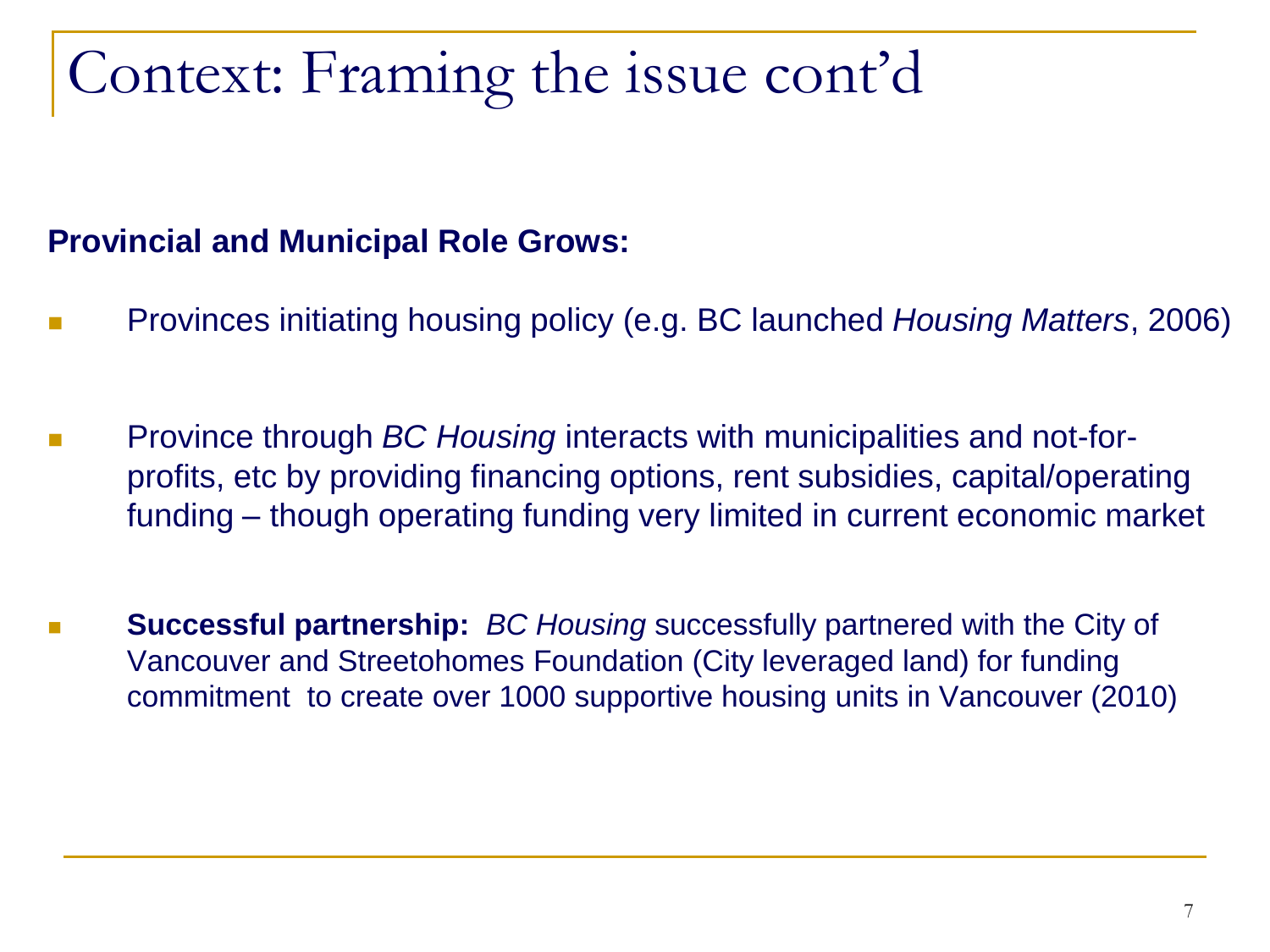#### **Provincial and Municipal Role Grows:**

- Federation of Canadian Municipalities (FCM) includes about 2000 communities across Canada and interacts at the federal level to advocate for more stable rental housing
- Health Authorities in BC provide supportive housing and portable subsidies for example *Vancouver Island Health Authority* and *Vancouver Coastal Health*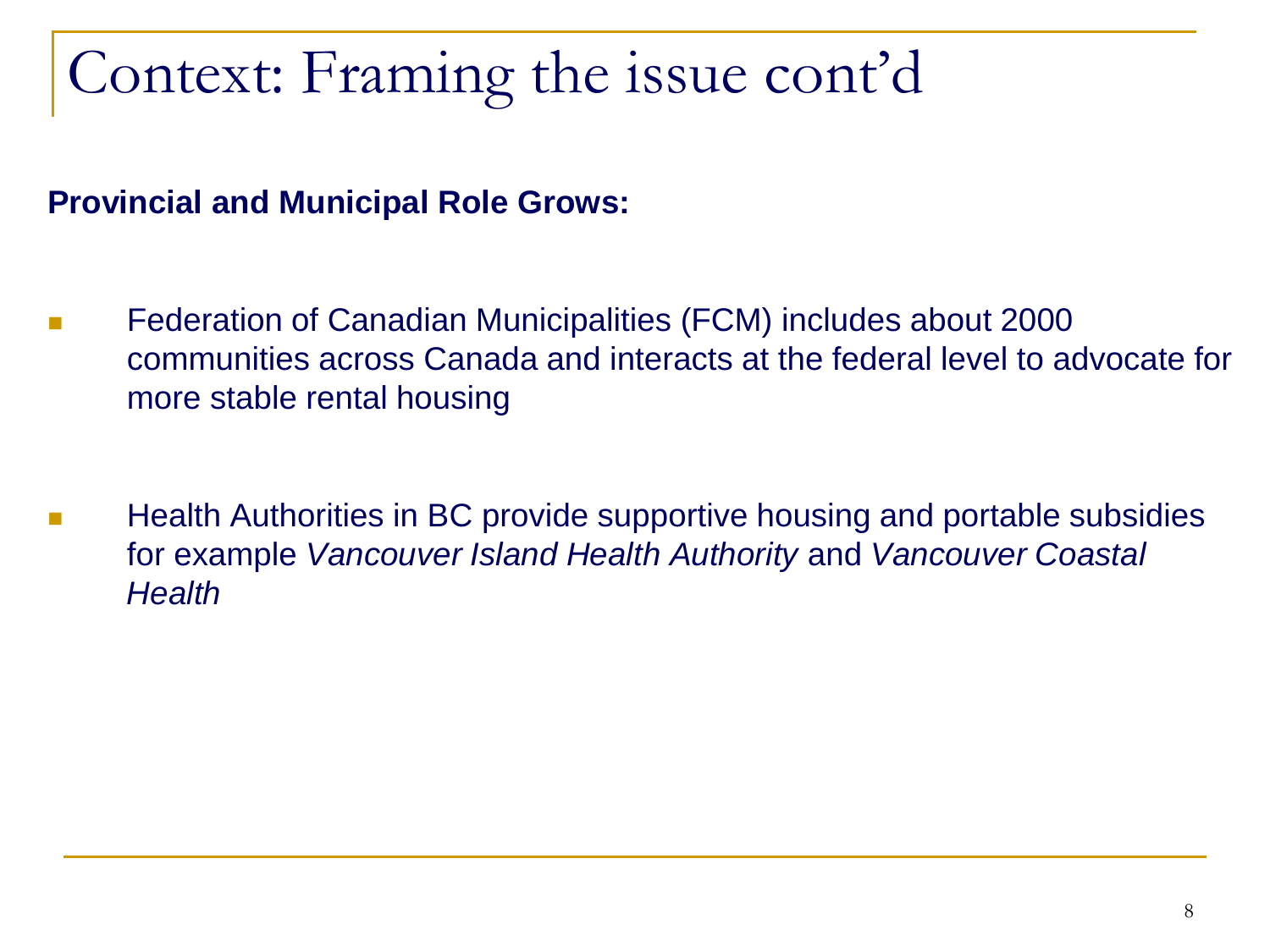*Another result of reduced federal government involvement:* 

**Private Sector Role Increases:**

- **Raising the Roof** national homelessness advocate education and partnerships funded by private companies and Ontario Trillium Foundation
- **Habitat for Humanity** national affordable home ownership building program (through local affiliates); Some funding from CMHC; also interacts with provincial governments, private sector and private donors
- Role of charitable groups increasing (e.g. United Way, Salvation Army, churches)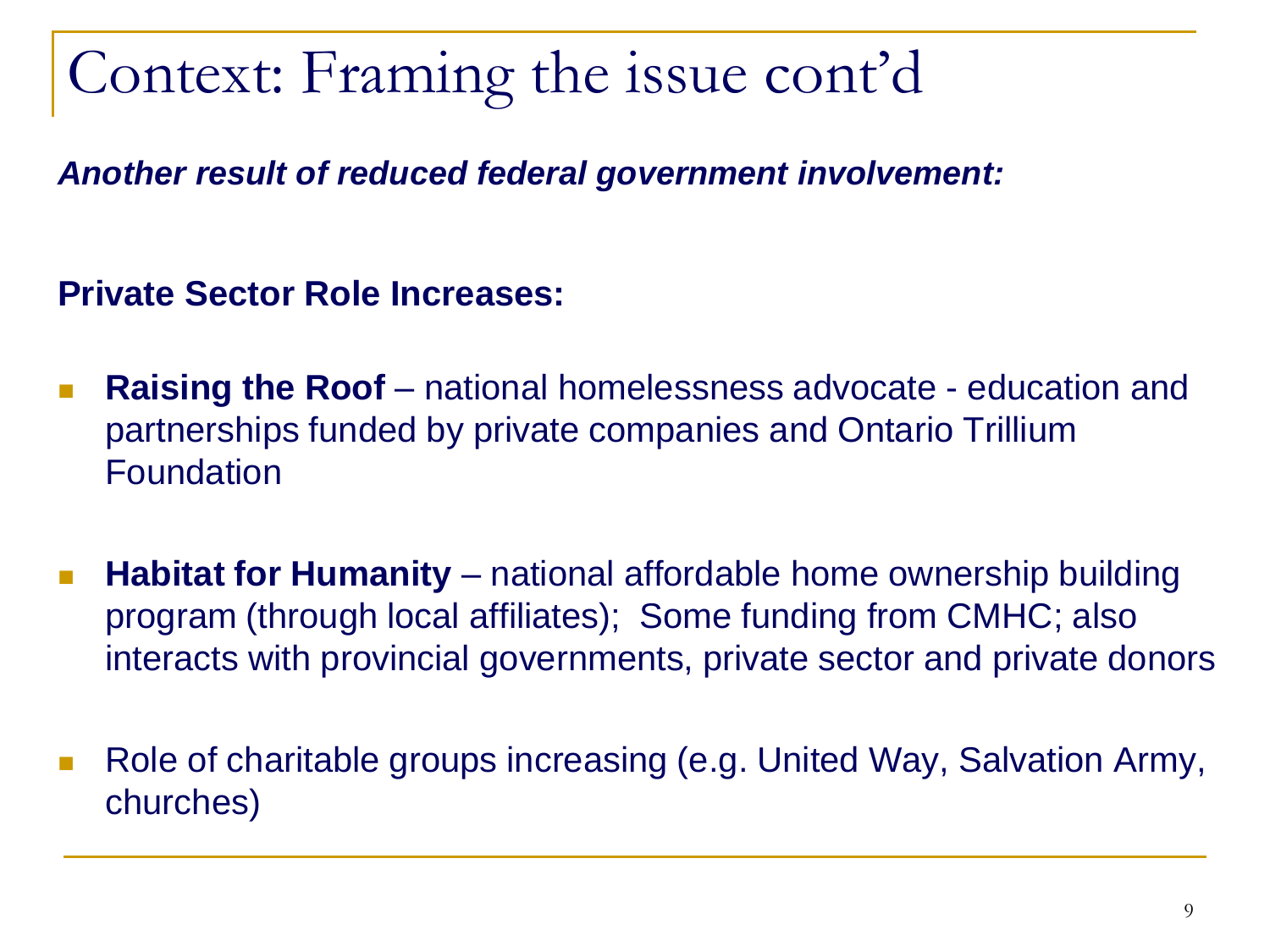# Housing policy interactions

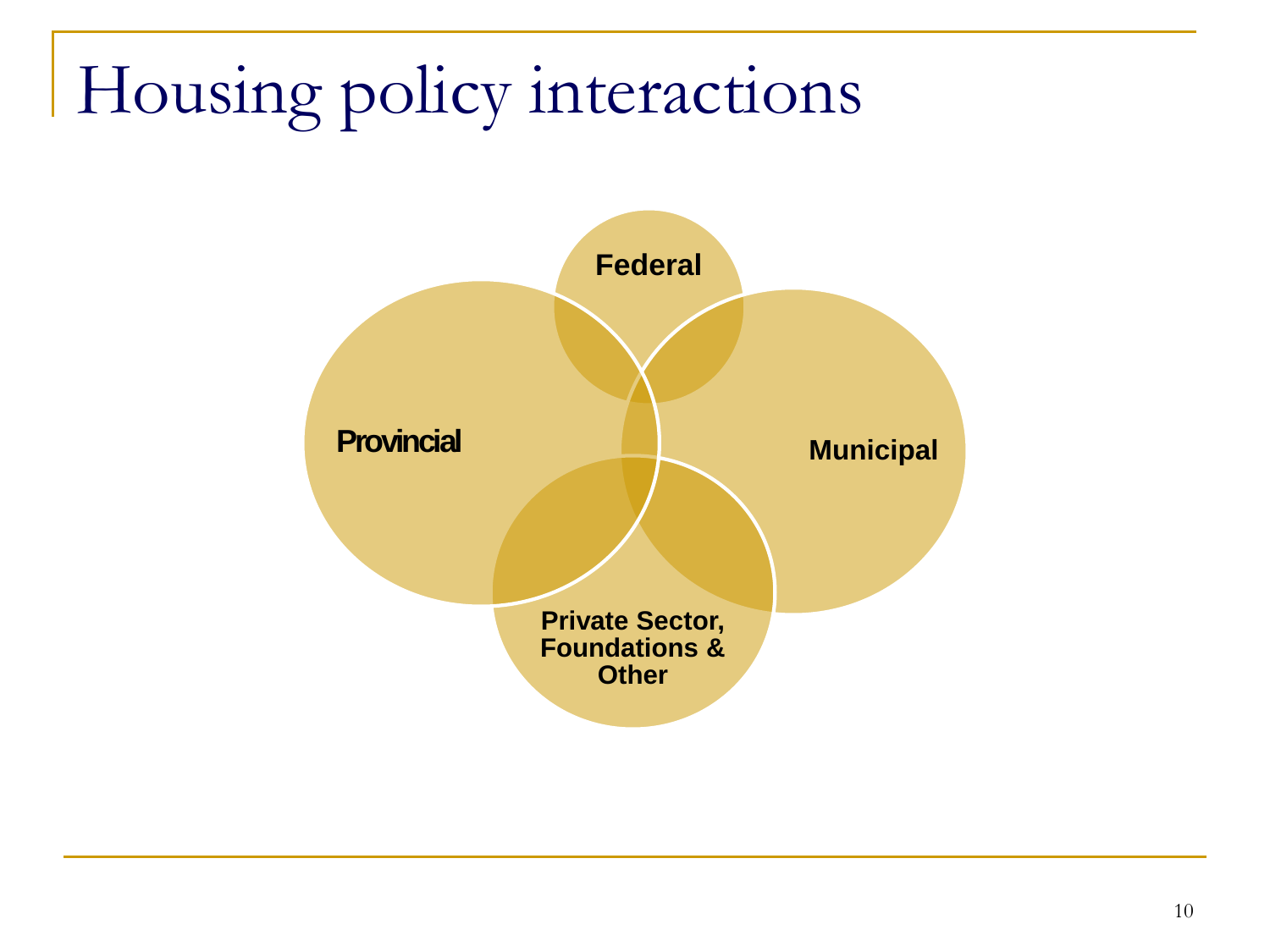#### **Housing equals Health**

- Homelessness associated with elevated levels of HIV/AIDS and other risk behaviours among IDUs is influenced by living conditions and lack of resources (Song, Safaeian et al, 2000)
- $\Box$ "*Cities or countries with the most success in controlling, averting or reversing HIV epidemics among IDUs have adopted interventions in keeping with WHO endorsed principles of effective public health."*  These interventions are community based and pragmatic, resulting in user friendly and accessible services (Ball,1998)
- Housing not only a social determinant of health it is a structural intervention that could reduce HIV transmission (Aidala et al, 2005)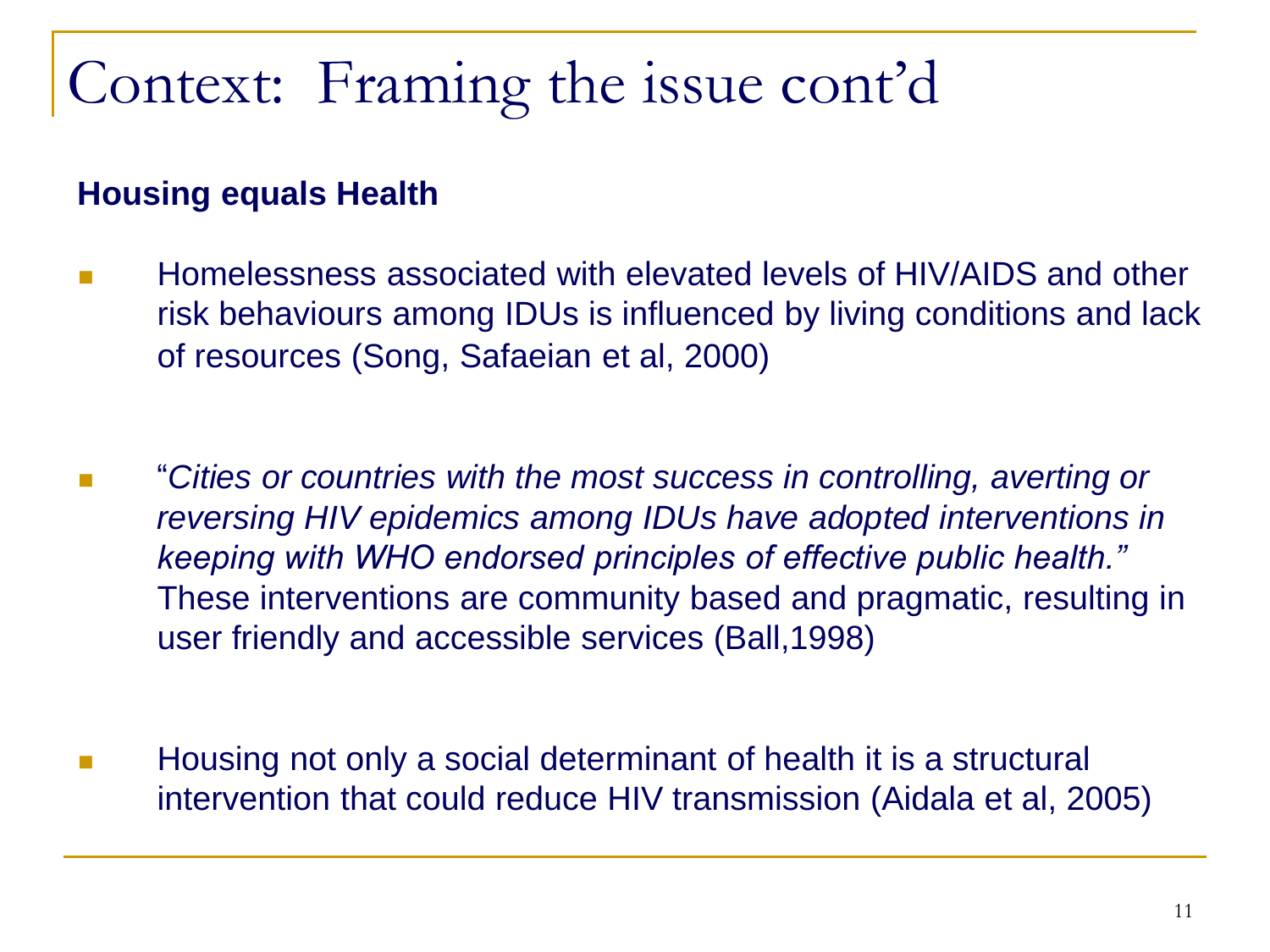# Advocating for Policy Changes

- **Key consideration**: **Lack of National Housing Policy**  politically driven, typically changing with each new government or election, and often tied to short-term programs
	- **Example**: Homelessness Partnering Strategy funding was renewed in 2008 for 2 years, then 2011 for 3 years – expected to end on March 31, 2014
	- □ The consequence of no single national housing policy is a variety of provincial and local initiatives that may not be sustainable and in fact are tied to economic and housing market conditions (e.g. housing activity in recession (Hulchanski, 2003)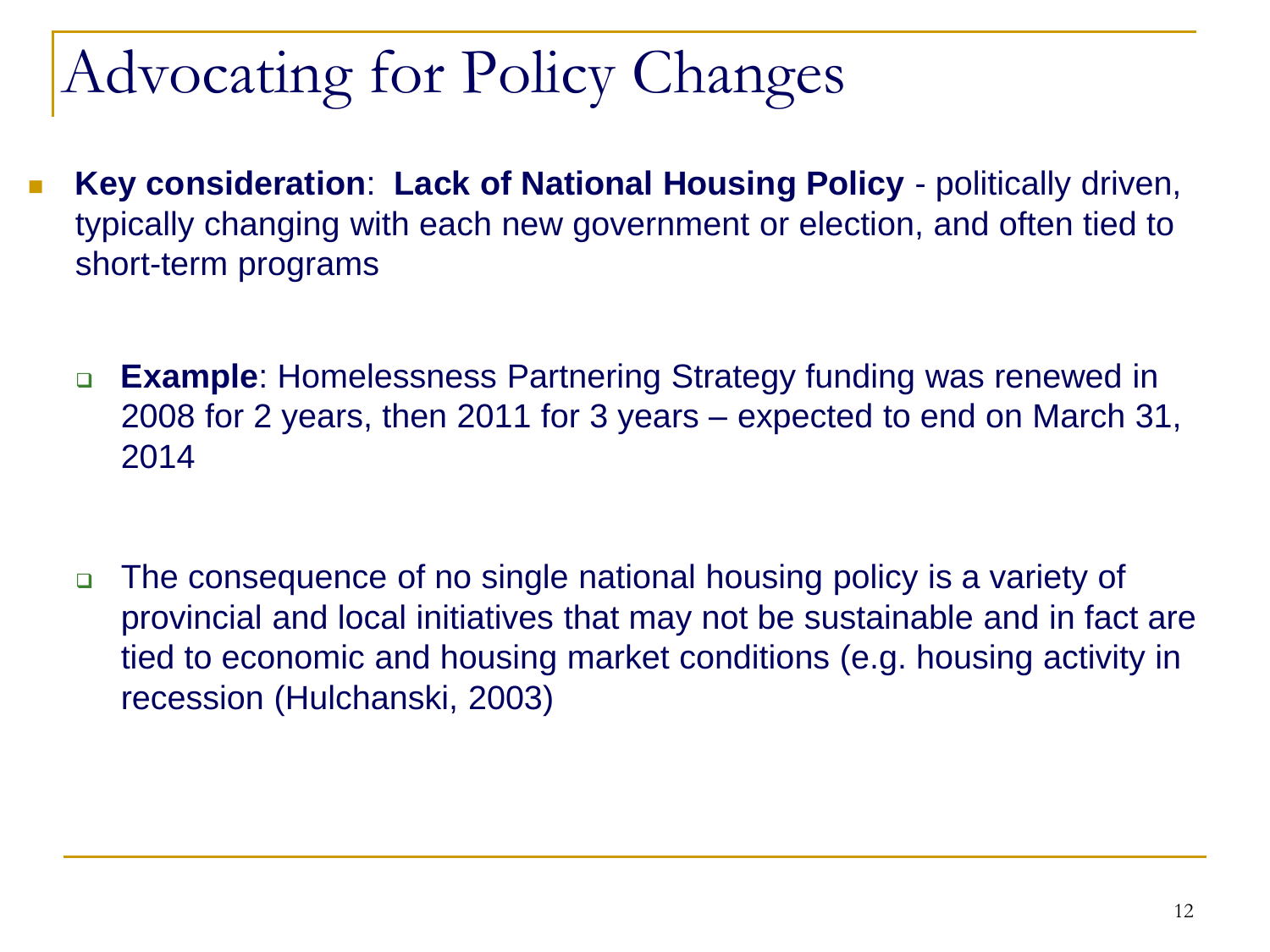# Advocating for Policy Changes

- **Key consideration**: Partnerships between the three levels of government are limited partly due to lack of clear strategy and political will
	- **Observation #1**: Likely unrealistic to expect federal intervention for PLHA because of the size of the issue – partnerships on a provincial-municipal or municipal-local-private sector level more likely – important to note that healthcare, which is inextricably linked to housing is provincial jurisdiction
	- **Observation #2**: In recent years, federal government funding typically has required greater financial commitment from provinces
	- □ This practice may result in federal government delaying funding and redirecting citizens that complain about inaction to provincial governments (Hulchanski 2003)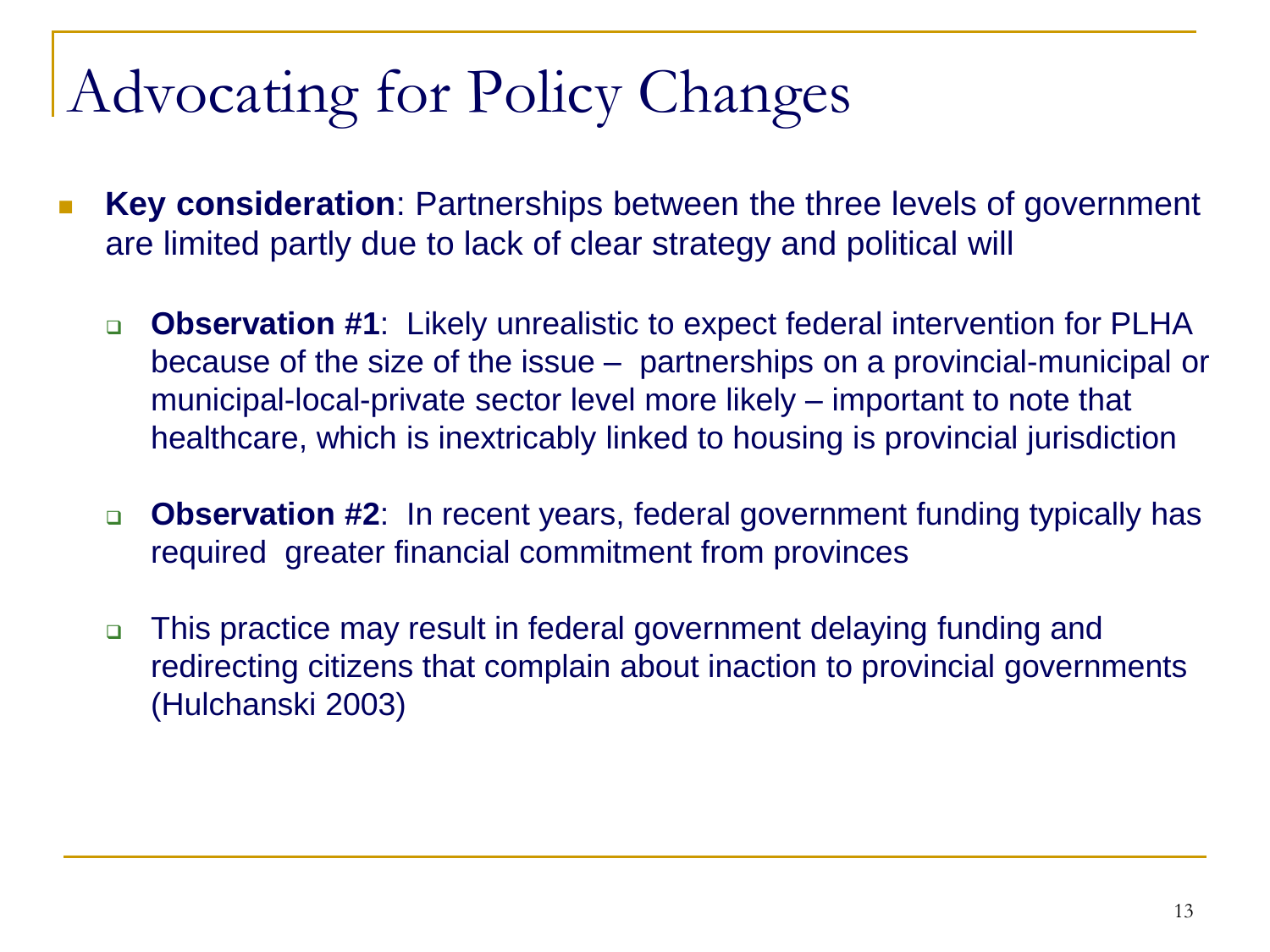# Advocating for Policy Changes

- **Key consideration**: Partnerships are limited partly due to lack of vision and political will between the three levels of government
	- **Successful partnership from USA:** NYC's supportive housing system for PLWHA is complex and unprecedented and includes funding from the federal level (HUD), state level (e.g. New York State Homes and Community Renewal) and city level (e.g. NYCHA)
		- **HIV/AIDS** epidemic in NYC galvanized politicians, activists, etc.
		- **Approximately 107, 177 living with HIV/AIDS in NYC (75% 40 or older)**
		- **HIV/AIDS Services Administration (HASA) links medical care & housing**
		- **Federal funding linked to number of people with HIV/AIDS**
		- Championed by Governor Anthony Cuomo and Mayor Michael Bloomberg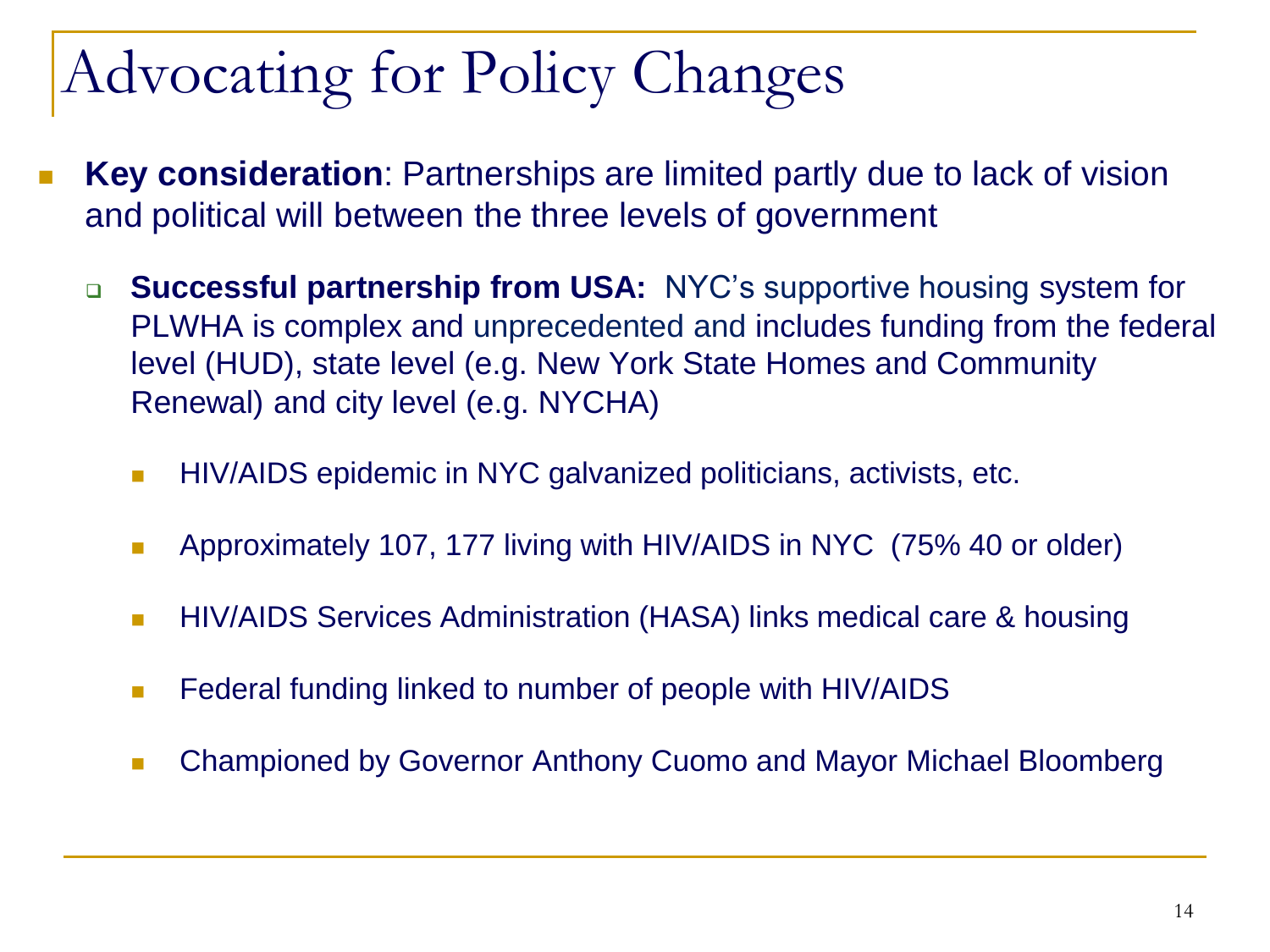#### More considerations when advocating for policy changes:

- **Key consideration**: How proposed policy can impact the experience of stigma associated with HIV/AIDS
	- □ HIV/AIDS status can compound issues of racism, gender, immigration status, etc.
	- □ HIV-exclusive housing may not be the best solution for all portable rent subsidies could offer an effective, appropriate alternative
	- □ HIV-exclusive housing faces challenges in smaller communities however there are successful examples in larger urban centres such as Vancouver (McLaren House); Toronto (Fife House); Ottawa (Bruce House) etc.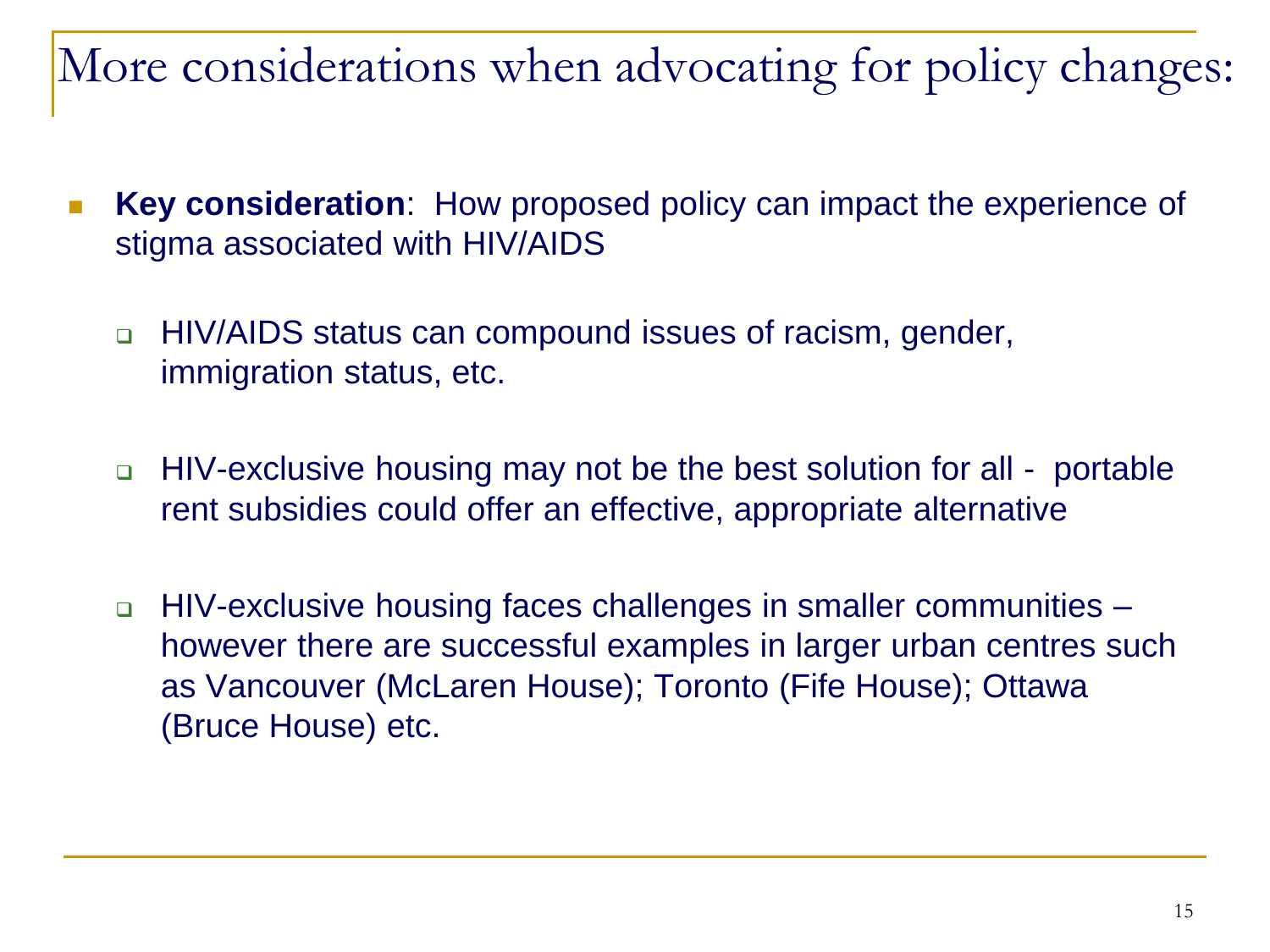More considerations when advocating for policy changes:

- **Key consideration**: At times provinces better positioned to contribute direct funding and leverage partnerships with private sector – however over time this fosters gaps among provinces
	- **Observation**: In the mid-80s to mid-90s, Ontario successfully produced approximately 50,000 units of social housing

**Key consideration**: Aboriginal and First Nations disproportionately represented in homelessness statistics and many identified in core housing need across Canada. Therefore, it is important to consider their needs particularly in urban settings (off-reserve)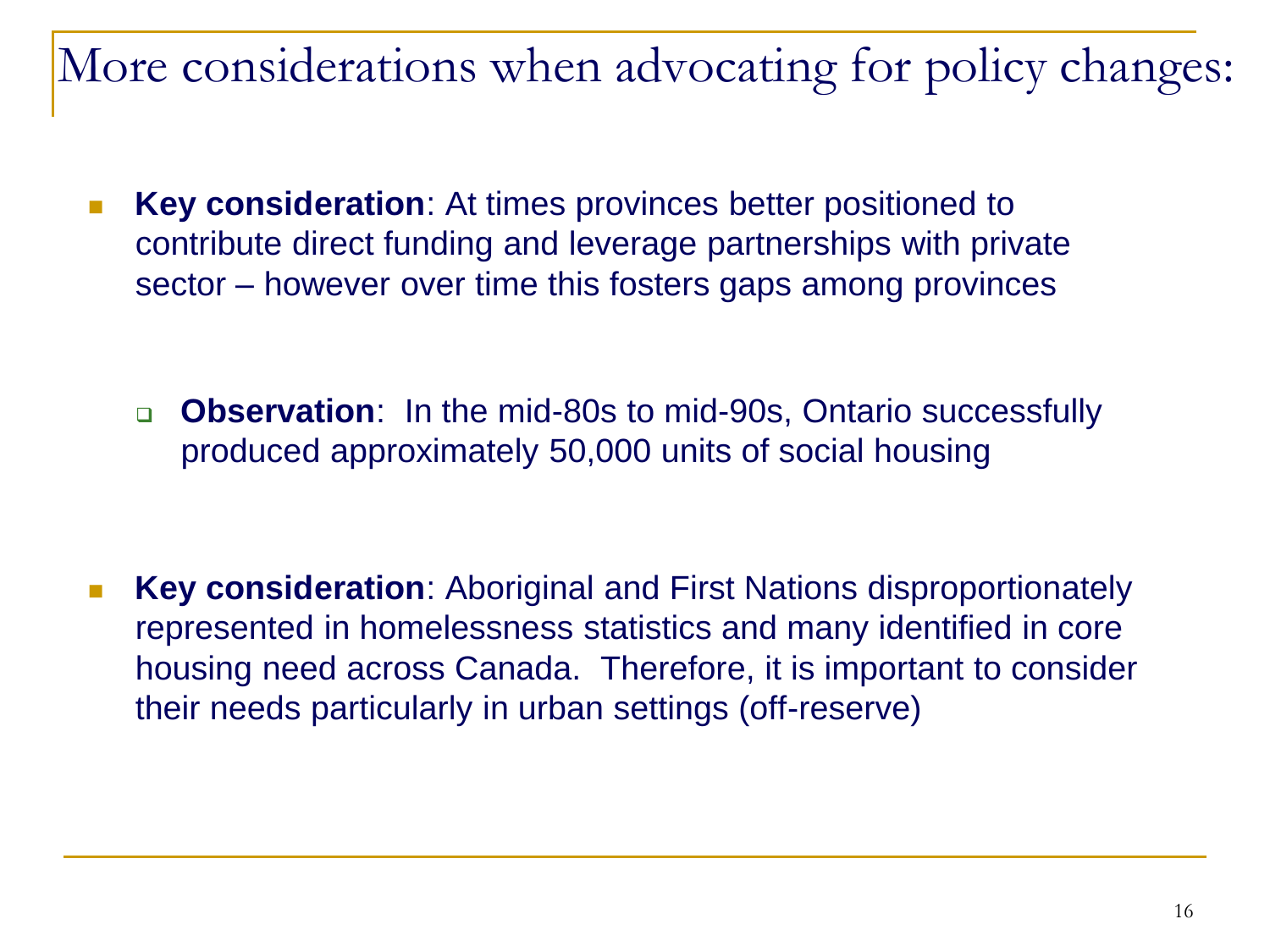#### More considerations when advocating for policy changes:

- **Key Consideration**: Within existing policy frameworks or program descriptions, people living with HIV/AIDS seldom identified as a priority population
	- **Deportunity for ASO, researchers and people with HIV/AIDS, to join** forces with other special interest groups (e.g. people with mental illness and addictions) in advocacy for inclusive, sustainable housing
	- Within housing developments we need to advocate for inclusion of features to address challenges associated with chronic health issues, aging, mobility, protection of privacy, special medical considerations, etc**.**
	- When positioning the need for policy changes  $-$  it's important not to be perceived as creating competition among special interest groups/ marginalized populations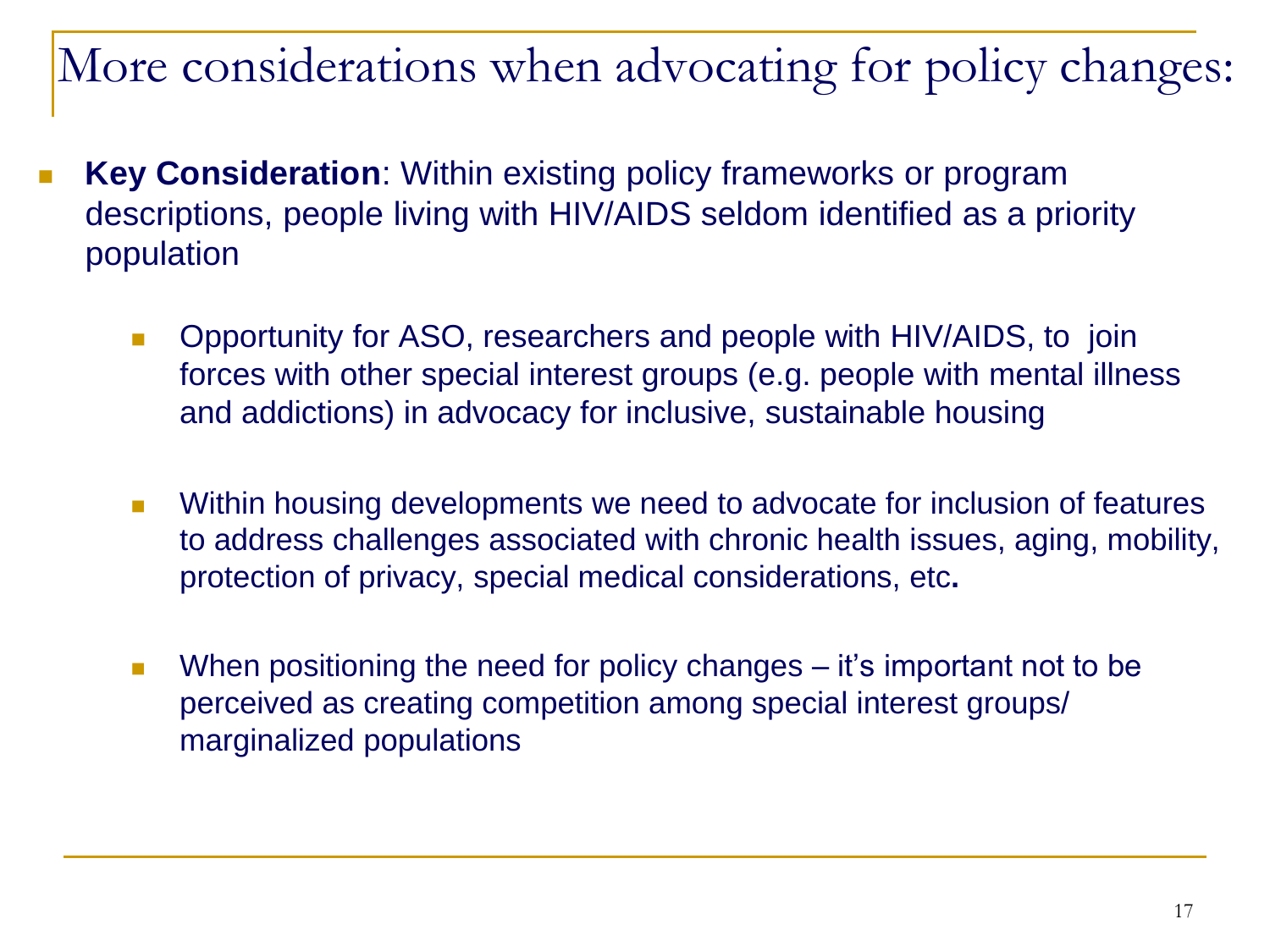What does it mean to advocate for policy change & move research into action?

- Position evidence for affordable and supportive housing as driver for policy changes
- Be flexible and open as policy change may come "from the bottom up" and "from organizations doing things differently"
- $\blacksquare$  Identify champions and people with political capital
- **Partner with other special interest groups**
- **EXECT** Create political pressure and buy-in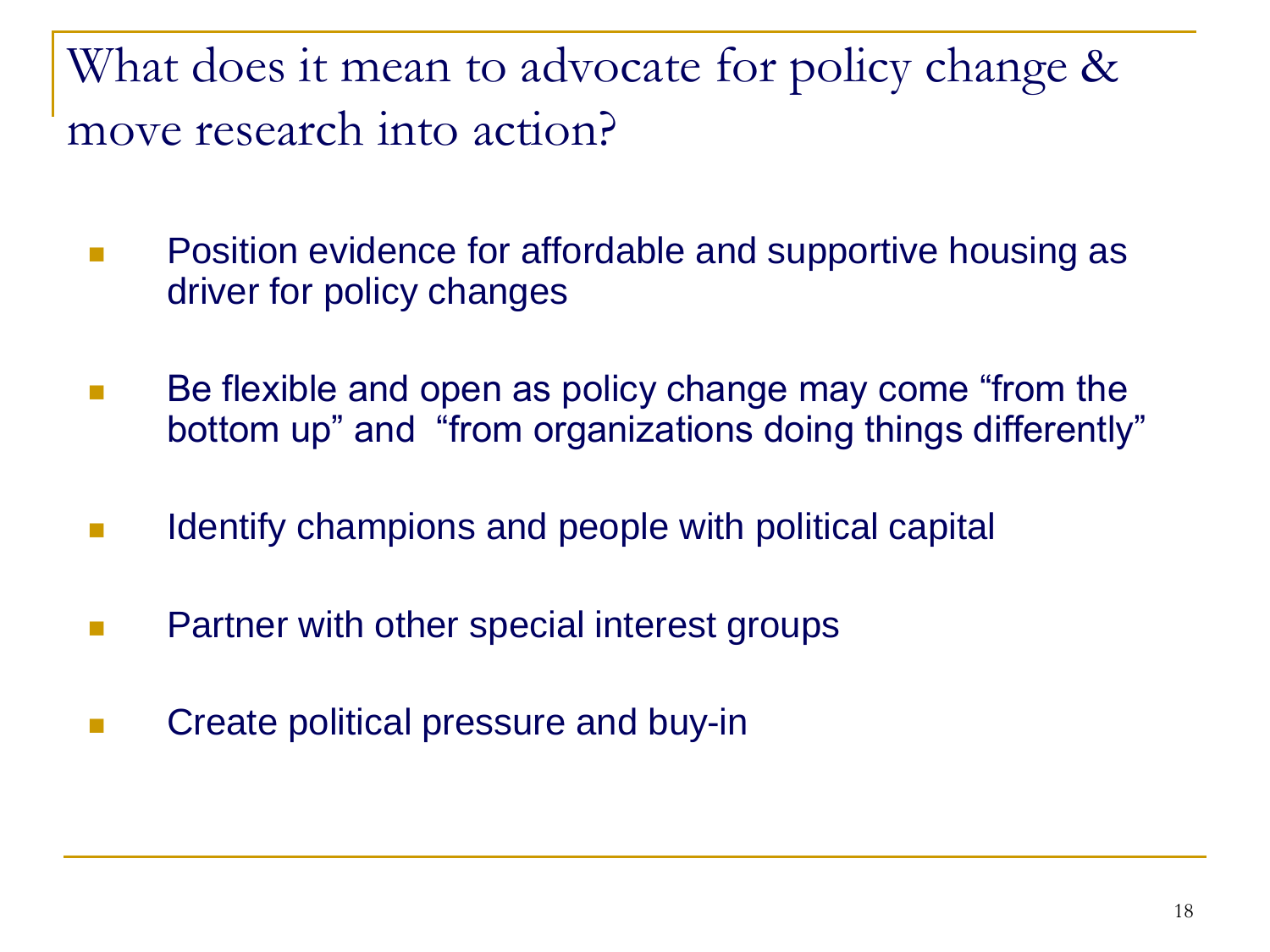#### 10 Things I've learned working in the housing business:

- 1. Homelessness is an attack on people's dignity, self-respect and choices
- 2. Important to position homelessness as a significant economic cost (e.g. policing, health care etc.)
- 3. Income distribution and employment are significant enablers to addressing housing affordability
- 4. People at risk of homelessness, including those with HIV/AIDS, require access to safe, affordable, permanent housing - for some this means:
	- **Specific structural features required in the design**
	- Onsite clinical supports and/or
	- Needles, crack-kits, alcohol, etc., available and accessible onsite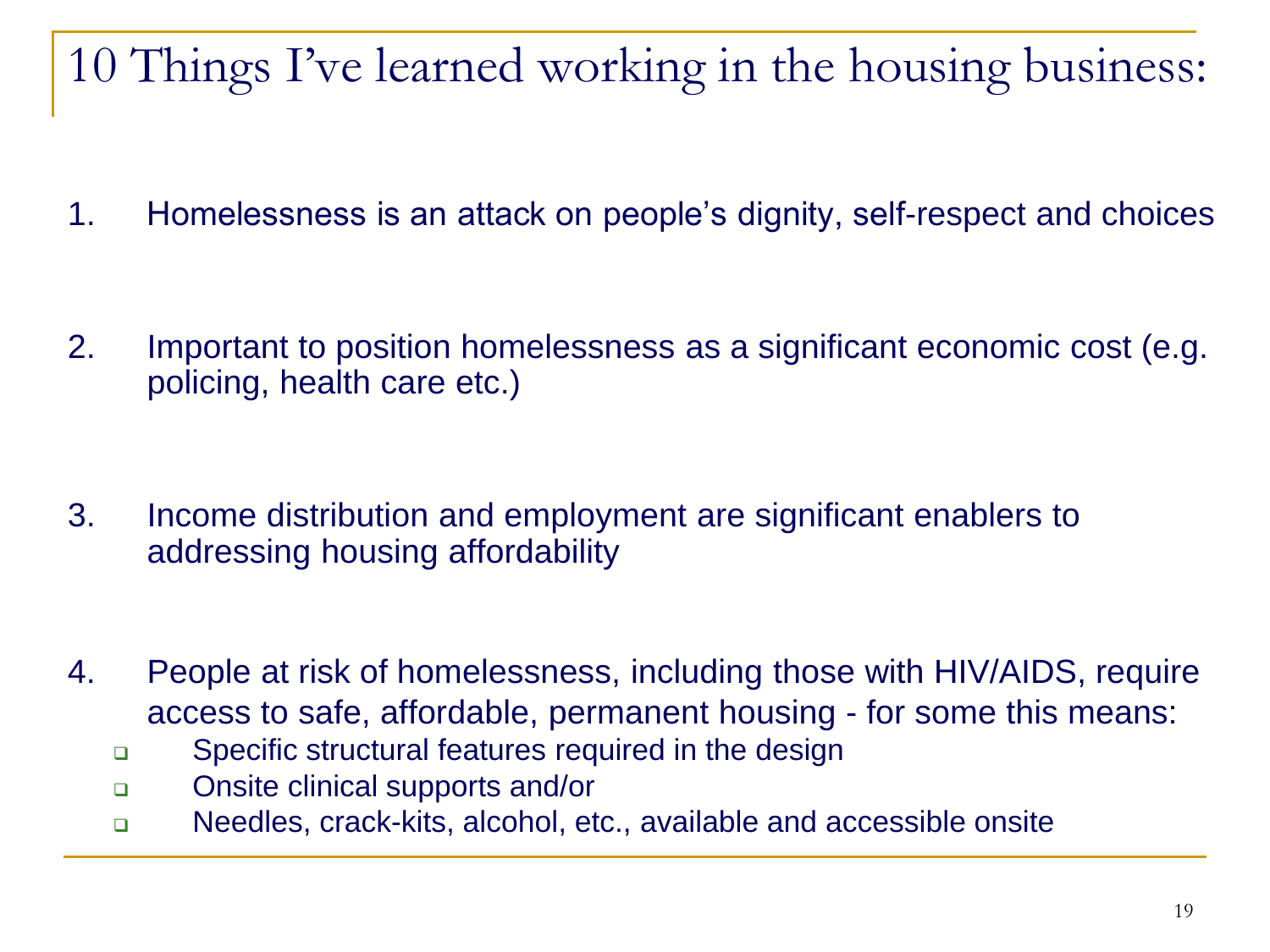#### 10 Things… cont'd

- 5. Housing and homelessness requires relentless political pressure from citizens and the political will of elected officials
- 6. Don't always need purpose-built housing important to explore how existing properties (e.g. vacant buildings) can be leveraged
- 7. No one housing solution fits all needs and users must be included in the planning
- 8. Must link housing with health, employment and food security this is a challenge as these fall under different government departments and levels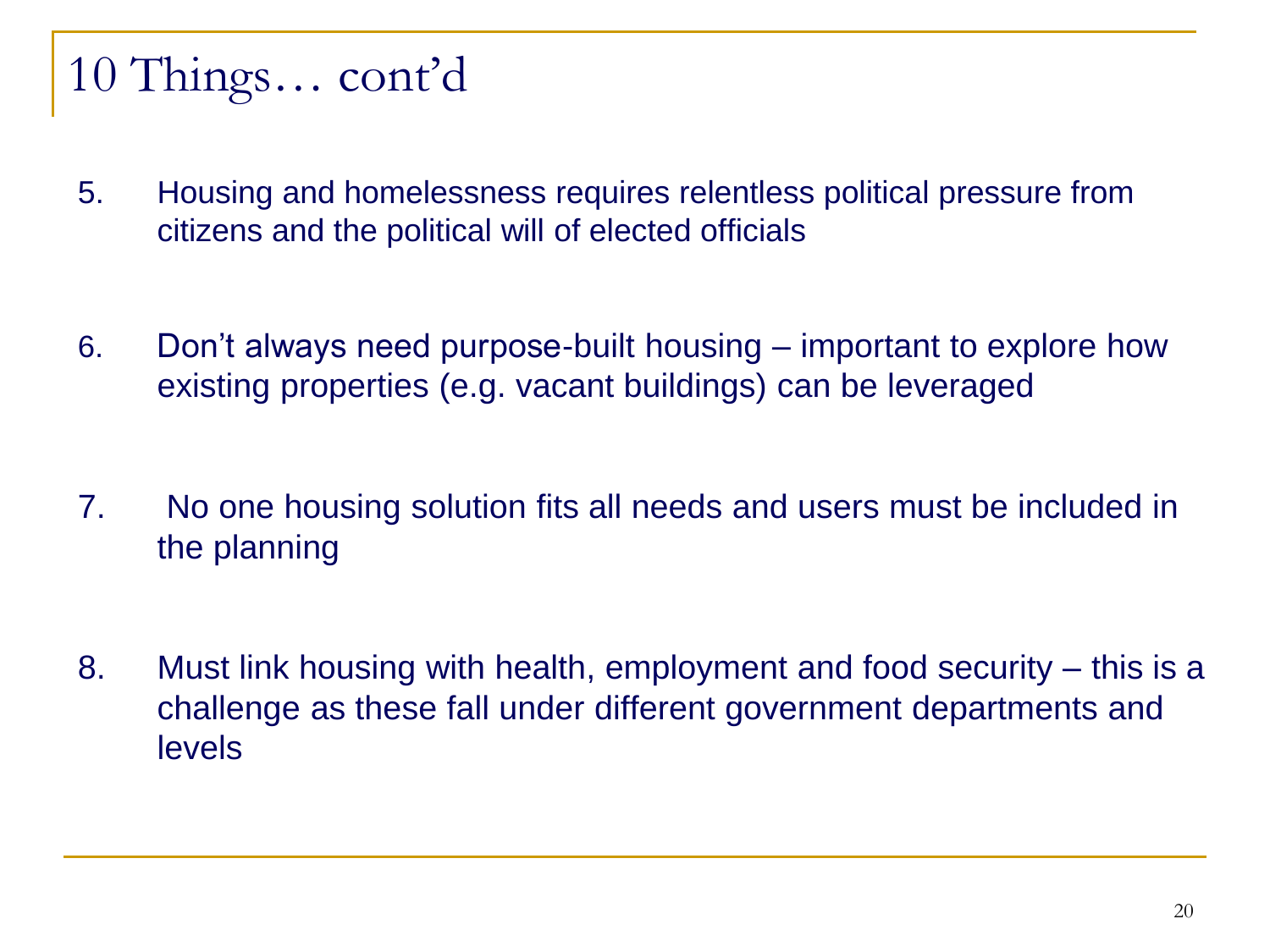#### 10 Things… cont'd

- 9. Create incentives for developers to include a percentage of social housing in new developments
- 10. Living wage and increasing social assistance/disability rates can reduce income disparities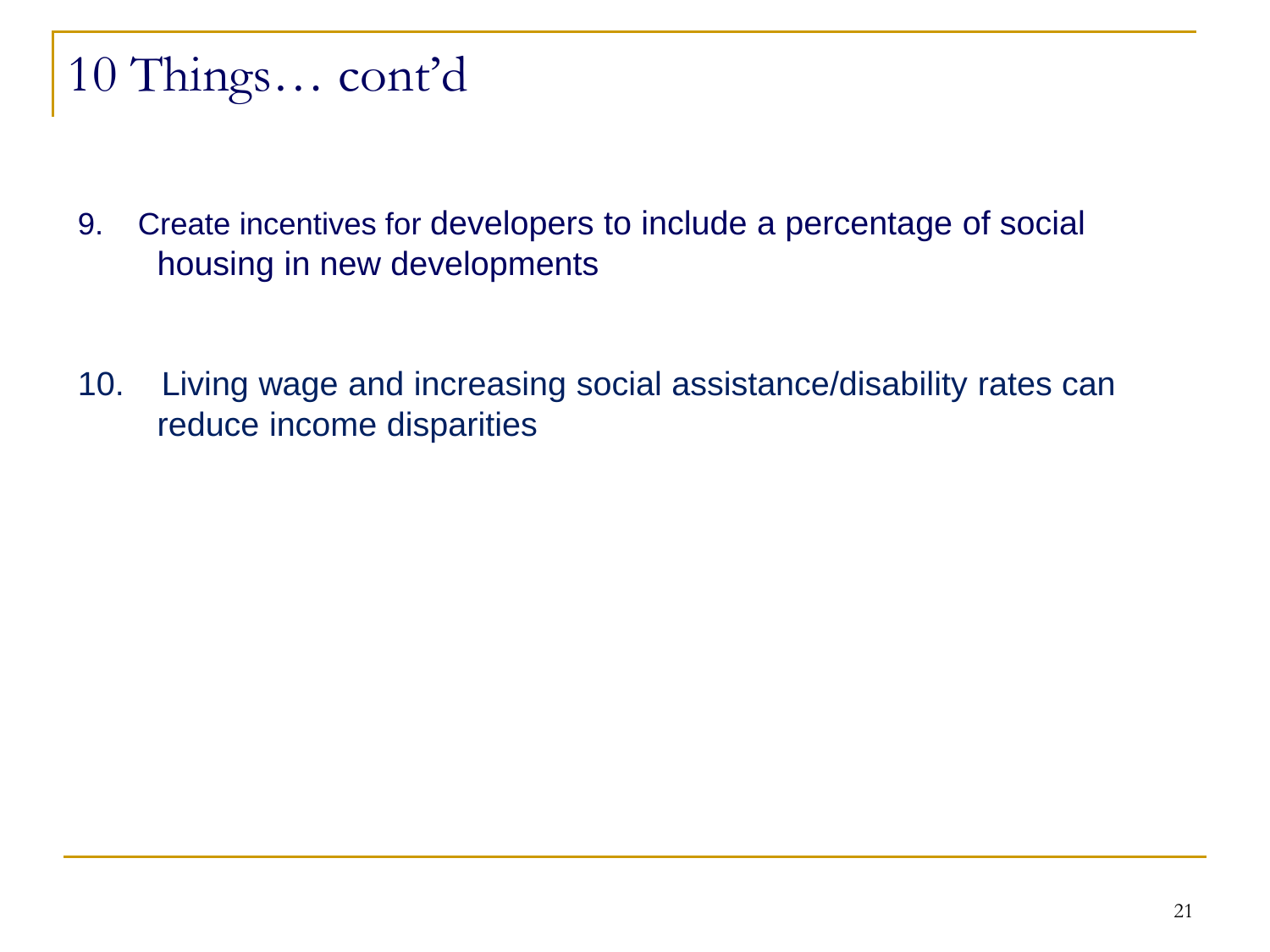*In closing*, housing will have a tremendous impact on many of the chronic health issues and stressors experienced in urban and rural communities across Canada.

These issues need to be championed by those communities, researchers, service providers, public health officials and policy makers.